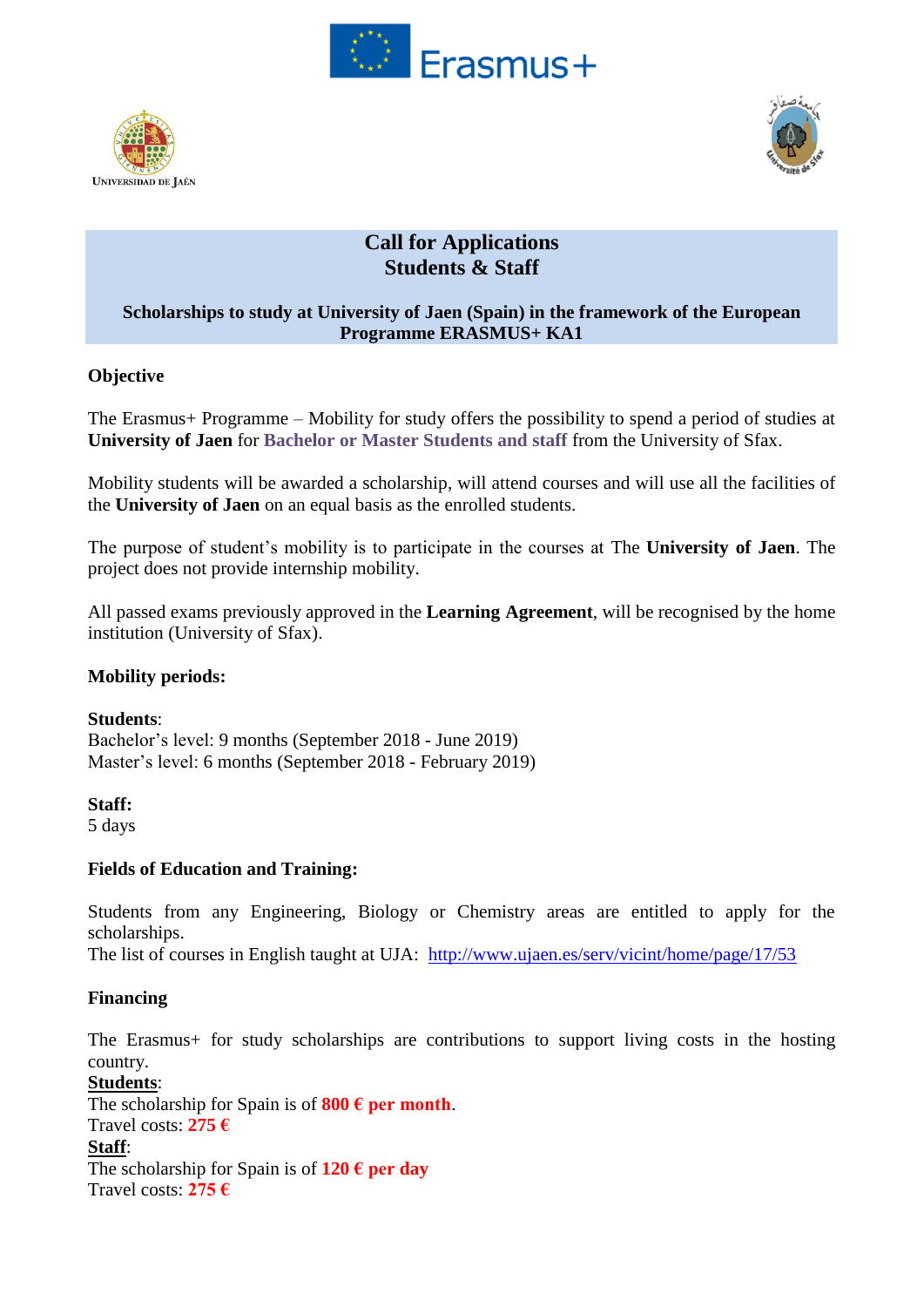





### **Conditions and procedures**

#### *General conditions for admittance*

The candidate student must be enrolled at the University of Sfax that signed the Inter Institutional Agreement within the framework of Erasmus + Programme, with The **University of Jaen**. Please find the relevant dates for this second semester awarding period (**September 2018**)

The student must be **preselected** and **nominated** by the University of Sfax

#### **Qualification Procedure**

Students of Bachelor and Master Degrees only (obligatory)

English – spoken and written skills minimum of B1 level

Grade point average (obligatory)

ADDITIONAL CRITERIA i.e: membership in science clubs or associations, participation in conferences and other mobility programmes etc. (it is up to the sending institution to include the criteria or not)

In the case of students who fulfil the criteria at the same level, special attention will be given to disadvantaged students from poor socio-economic background

#### **Application Procedures**

#### **Students:**

- Learning agreement (Kindly see Annex I)
- Copy of the Passport
- Knowledge of English  $(B1-B2)$
- Transcript of Records (From the Bac)
- Short CV
- Motivation letter

#### **Staff**:

- Training (For Administrative Staff) / Teaching (For Academic Staff) agreement (Kindly see Annex II&III )
- Copy of the Passport
- Short CV